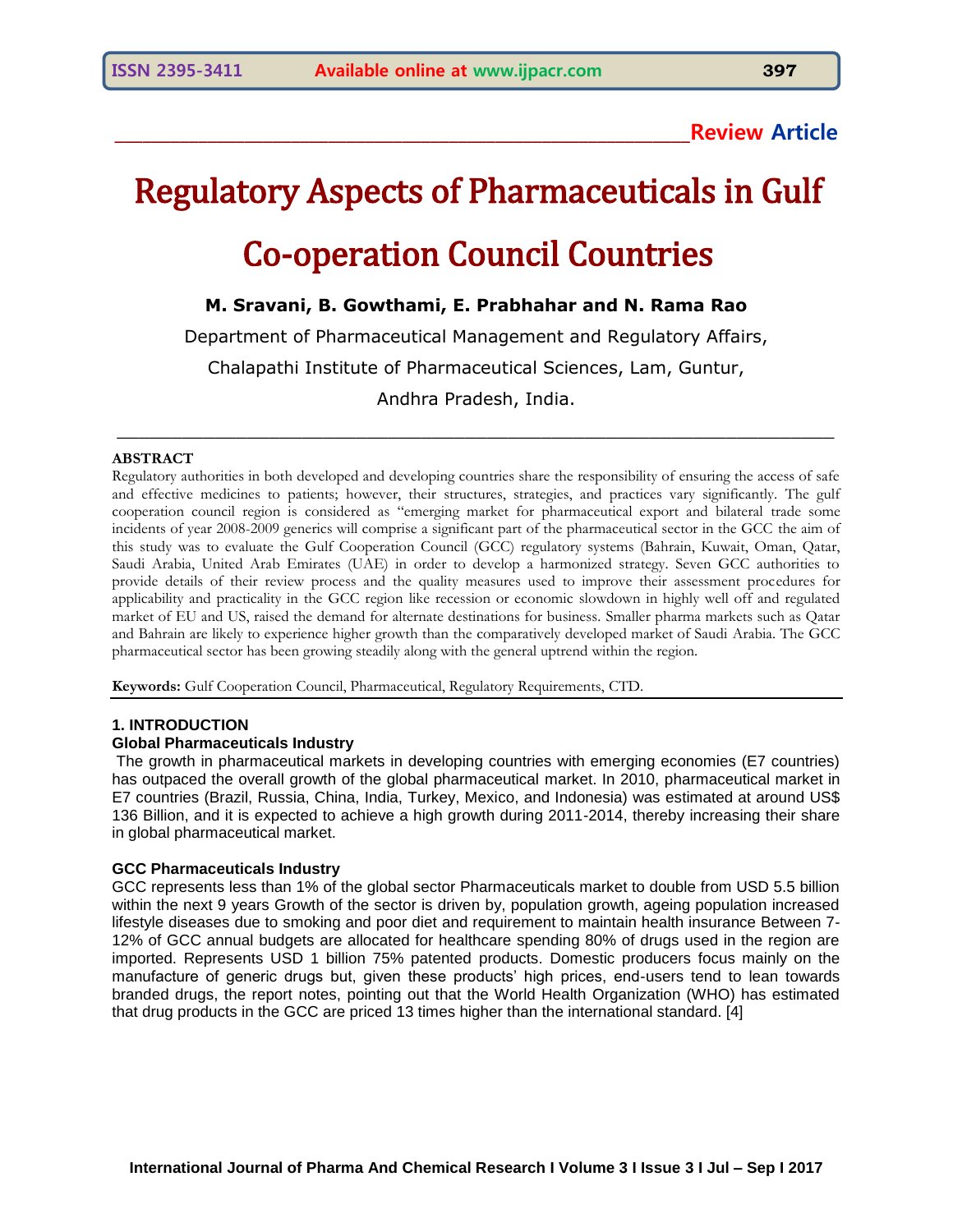

**Fig. 1: Map of GCC Countries**

## **DRUG REGULATING AUTHORITIES OF GCC**

**Kingdom of Bahrain :** Pharmacy and drug control department

**State of Kuwait :** Pharmaceutical and herbal medicines registration and control administration, Kuwait drug and food

**State of Oman :** General directorate of pharmacy and drug control

**State of Qatar :** Pharmacy and drug control department

**Kingdom of Saudi Arabia :** Saudi food and drug authority

**United Arab Emirates :** Registration and drug control department



**Fig. 2: Organizational structure**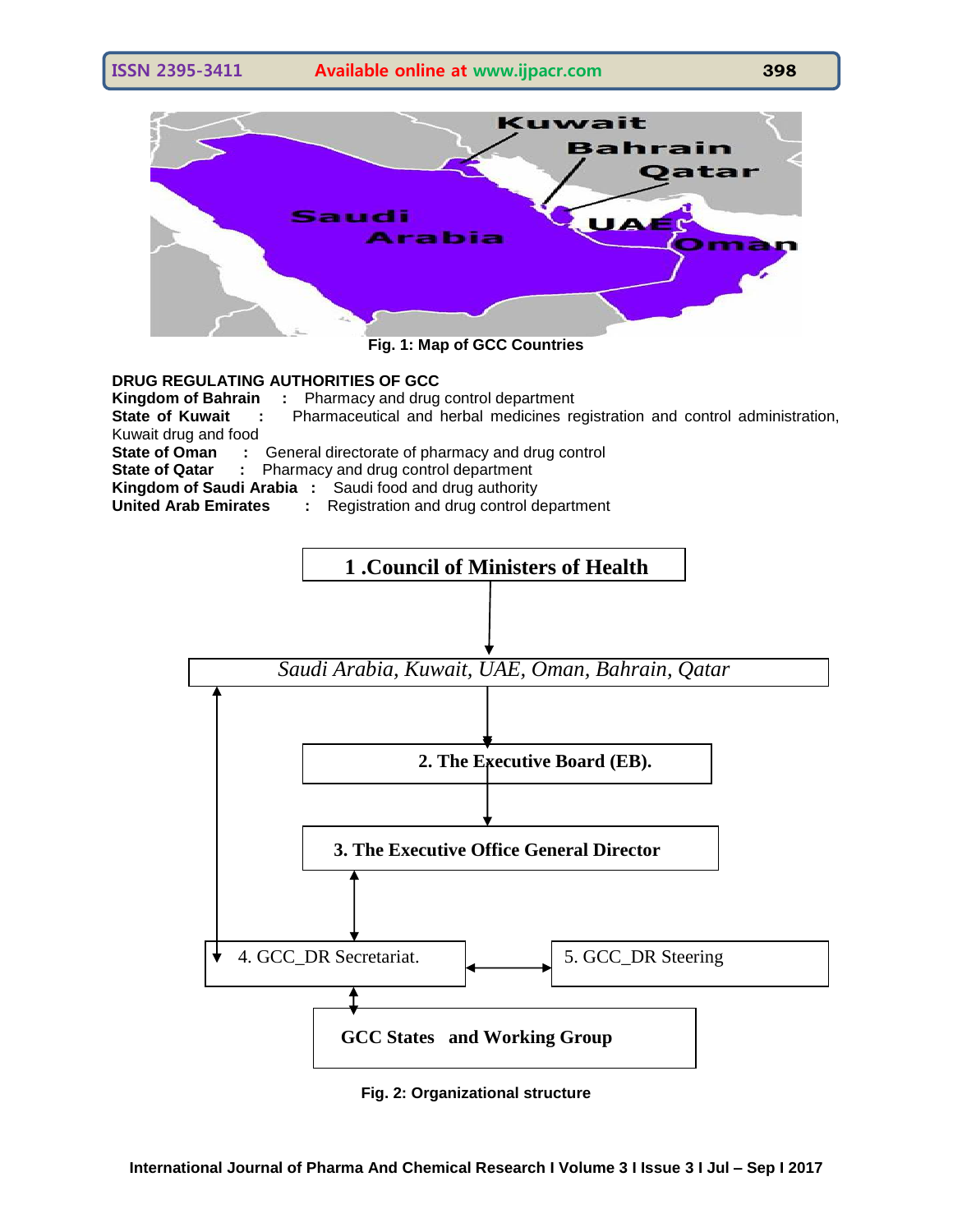**Regional Harmonization:** The seven Gulf Cooperation Council (GCC) States (Bahrain, Kuwait, Oman, Qatar, Saudi Arabia, United Arab Emirates and Yemen) also took the initiative after the EU centralized procedure to improve patients' access to safe and effective medicines in the GCC Region. The GCC Central Drug Registration (GCC-DR) Committee is composed of two members from each of the seven countries. The procedure is carried out by selecting two authorities alphabetically to review a registration dossier. However, all the GCC authorities are equally responsible for evaluating the quality, safety and efficacy of medicines and therefore all the seven states are provided with copies of the product registration dossier for their individual assessments. The seven member states meet four to five times a year to discuss the product review reports issued by the reviewers from each authority and the approval decision is made by agreement.

#### **[GCC Countries Import 90 % of Pharmaceutical Needs](http://www.english.globalarabnetwork.com/GCC-Business/gcc-countries-import-90-of-pharmaceutical-needs.html)**

The pharmaceutical market in GCC countries exceeds 6 billion USD. This market is growing rapidly and is expected to reach around 10 billion USD by 2020. The aforesaid meeting, the first ever of its kind in that sector, is aimed at achieving several objectives including to create a forum for the exchange of ideas and dialogue among pharmaceutical companies in GCC, propose a multi-client study that will address the needs of the pharmaceutical industry in the region, and identify the need for establishing a pharmaceutical trade association for GCC producers. **[5]**

# **2.AIM AND OBJECTIVES**

#### **AIM**

The aim of this study is to study the GCC regulatory authorities which would enhance their similarities, minimise their differences and standardise regulatory practices across the GCC Region.

#### **OBJECTIVE**

- Assess the regulatory review process in Kuwait in order to develop an appropriate model for the evaluation of other GCC countries.
- Identify and assess the models and activities related to the submission, review and regulatory action for new drug application in the seven GCC States.
- Determine the similarities and differences between the regulatory processes that occur during the review of product dossiers within the GCC authorities.
- Identify best practices in order to improve the standard of the regulatory review process in the GCC states.
- Evaluate the quality measures that GCC member states are building into their regulatory review processes to ensure consistency, efficiency and transparency across the assessment procedures.
- Review the seven GCC authorities' vision and mission statements, goals, objectives and driving forces for change in order to determine their overall strategy for a successful GCC system.

#### **3.METHODS AND DISCUSSION**

## **PHARMACEUTICAL MARKET PROFILE OF GCC COUNTRIES QATAR**

Qatar, with a developing local pharmaceuticals manufacturing industry, had revenues of USD 227 million in 2010. Some recent developments such as establishment of a medical device company called Qatari German Company for Medical Devices (QGMD), and a biotech research company called Scientific Medical Applied Research and Development Company (SMARD) have come about in the pharmaceuticals sector.

- **Market Size:** USD 227 million.
- High per capita expenditure on drugs.
- Many government initiatives to strengthen R&D and local pharmaceutical industry.
- Drug expenditure is forecast to increase by a CAGR of 11% to reach USD 400 million by 2014.

#### **SAUDI ARABIA**

Currently, the Saudi Arabian Government is the chief financier of the GCC healthcare sector.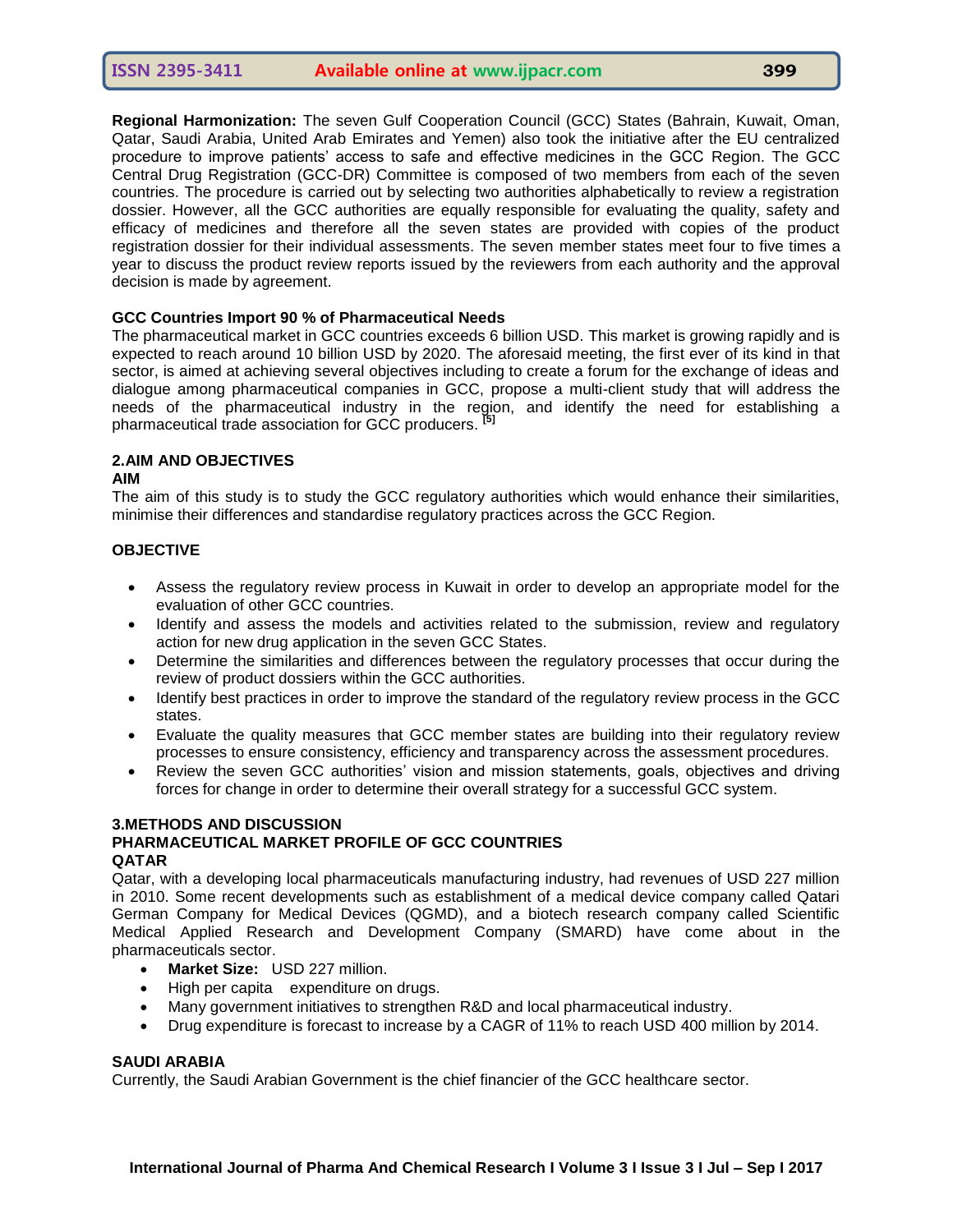**Market Size:** USD 2.8 billion.

- Market expected to grow at CAGR of 6% until 2014.
- Leading position in GCC with 27 manufacturers.
- Government allows 100% foreign ownership, low cost loans and low cost power to encourage domestic production.
- Wholesale retailing of products is not allowed for foreign companies.

#### **UAE**

The UAE pharmaceuticals sector, which was estimated at USD 1.8 billion in 2010, is the second largest market in the GCC. The country, with eight domestic manufacturers in 2009, has relatively limited local production capacities.

- **Market Size: USD** 1.8 Billion
- Pharmaceutical market is projected to grow to USD 2.7 billion by 2014
- Percapita income on drug spending will be USD493 by 2014

#### **BAHRAIN**

Bahrain's pharmaceutical market is the GCC's smallest, with revenues of USD 118 million in 2010. **Market Size:** USD 118 million.

- Drug expenditure will grow at an average CAGR of 4% until 2019.
- Domestic manufacturing is underdeveloped due to limited investments.
- Bahrain follows a policy of importing drugs directly from a manufacturer with licensed research capabilities in GCC countries.

#### **KUWAIT**

Kuwait represents the third largest pharmaceutical market in the GCC and its market value was pegged at USD 374 million in 2010. Only 20 per cent of pharmaceutical products, in terms of volume, were manufactured domestically in Kuwait in 2010.

- **Market Size:** USD 374 million.
- Only 20% of pharmaceutical products in terms of volume were manufactured locally Market dominated by imported and expensively priced patented drugs
- Kuwait has a strong pharmaceutical regulatory structure. Government taking measures to reduce costs of essential drugs, which are considered the highest in the Middle East.

#### **OMAN**

Oman is among the smallest drug markets in the GCC in terms of value. It was estimated at USD 52 million in 2010.

- **Market Size**: 152 million
- Small domestic market with only two producers
- Oman has lowest percapita expenditure in health care.

#### **REGISTRATION PROCEDURE**

Gulf co-operation council regulatory authorities Approved in May 1999 Located in the executive officer for health ministers, Riyadh, Saudi Arabia.

Drug registration: two processes of drug registration;

- A. Centralized Procedure
- B. Decentralized Procedure

## **A. CENTRALIZED REGISTRATION PROCEDURE**

The executive office of GCC-DR assumes the receipt of registration files after ensuring the fulfillment of registration requirements and upon duly filling the following forms: The drug companies' registration form. A pharmaceutical chemical entity preparation registration form. Eight complete files for each chemical entity and 17 samples should be submitted to the executive office and two samples shall be dispatched to each country along with registration file. [16]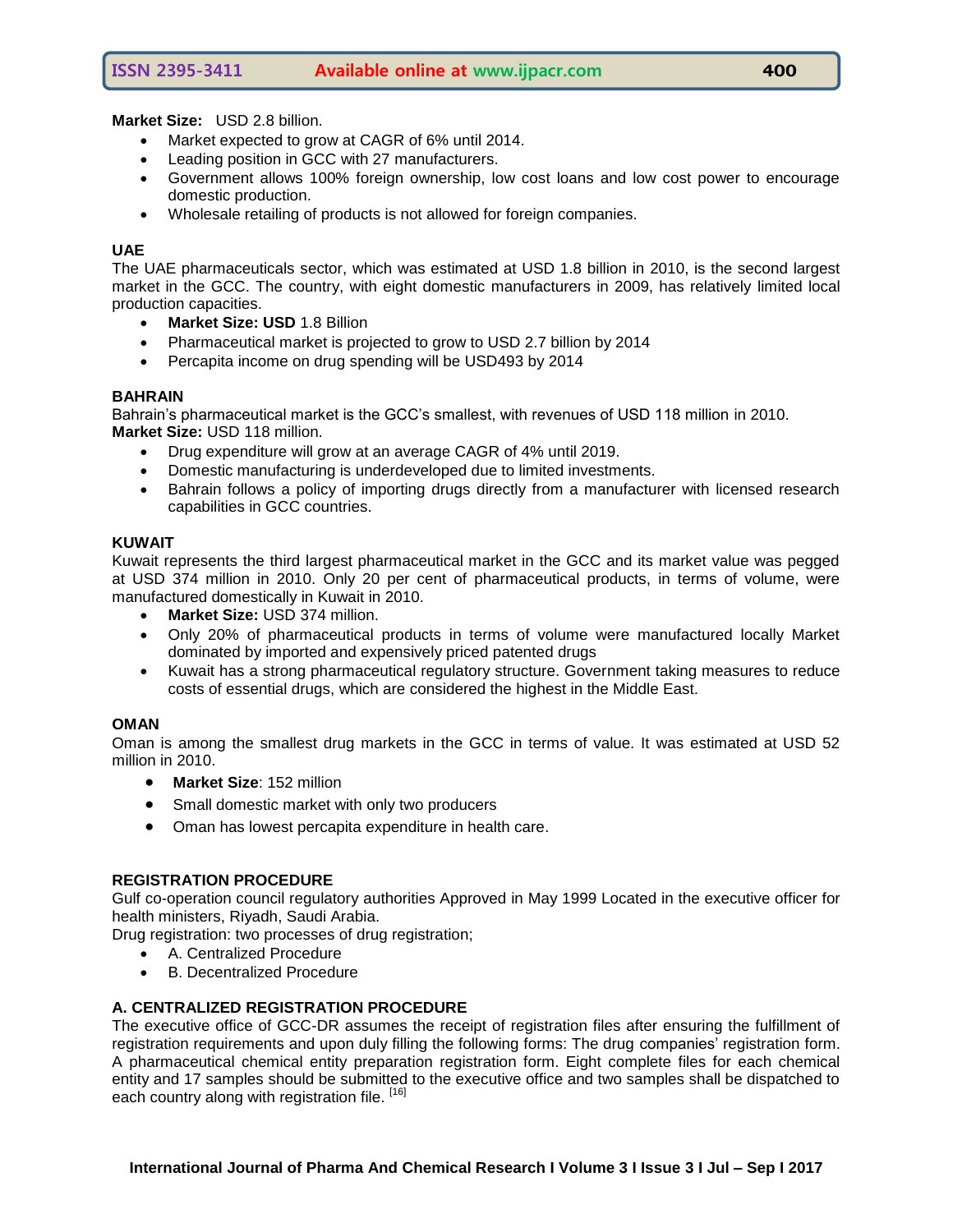## **B. DECENTRALIZED REGISTRATION PROCESS**

Registration regulations in major countries of GCC although there is a centralized and quite harmonized process for drug registration in GCC countries, the regulatory requirements of few big countries like Saudi Arabia and UAE are separate these countries have their well-established regulatory system and its enforcement in this study we will discuss briefly the registration requirements of multi-source generic products of GCC countries Saudi Arabia, Bahrain, Kuwait, Oman, UAE [17].



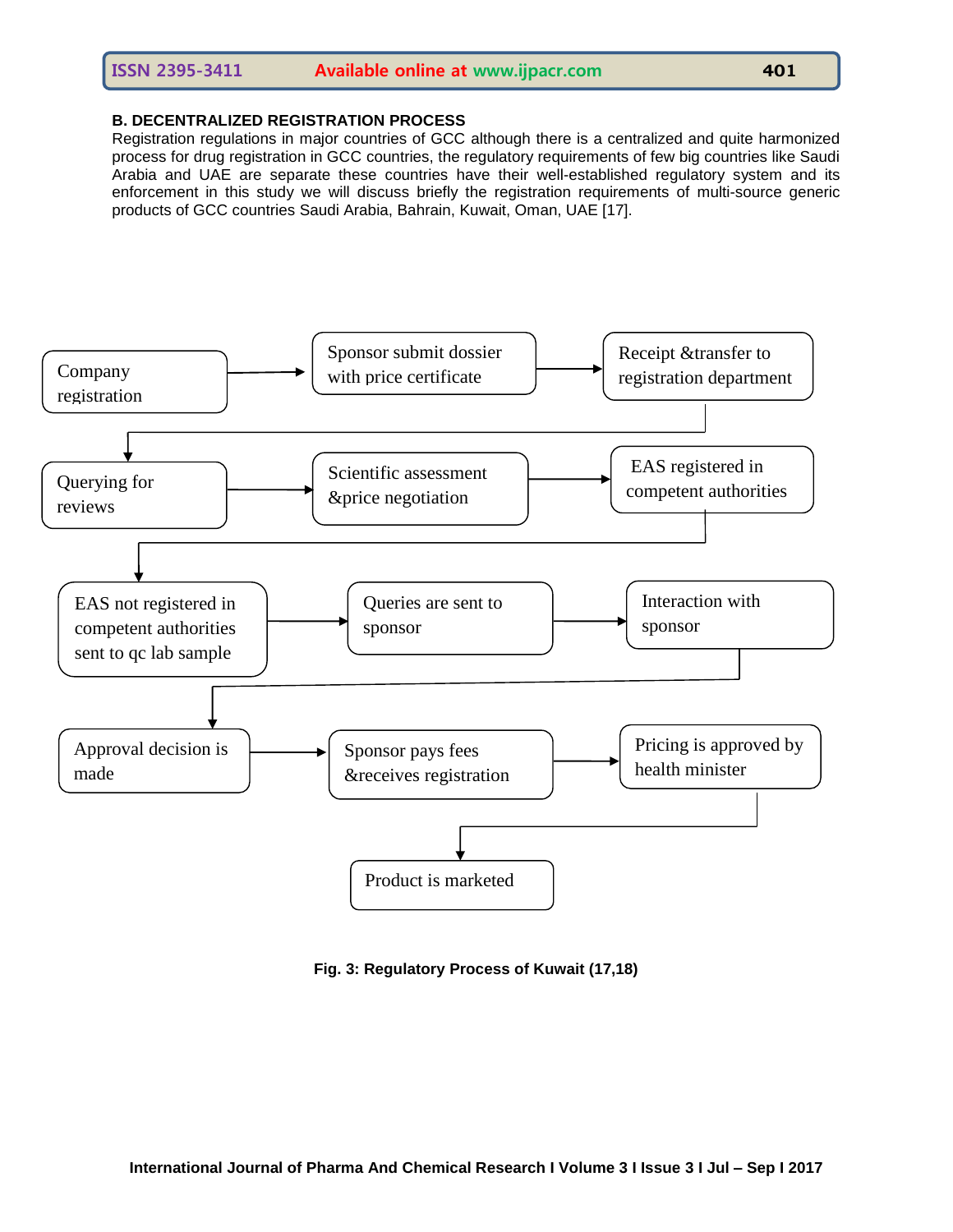

**Fig. 4: Regulatory Process of Bahrain (19)**



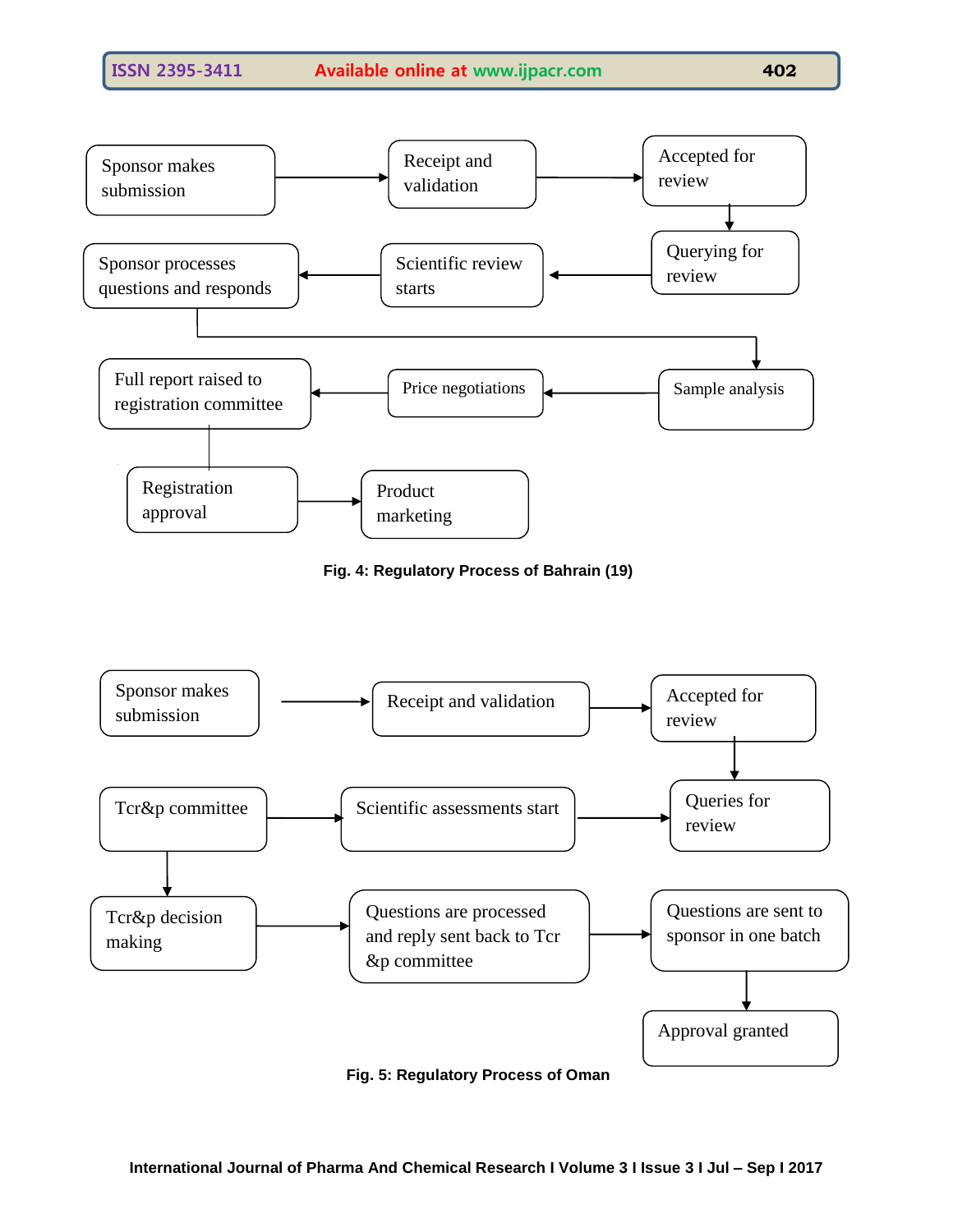

**Fig. 7: Regulatory Process in The Kingdom of Saudi Arabia (KSA) (21,22)**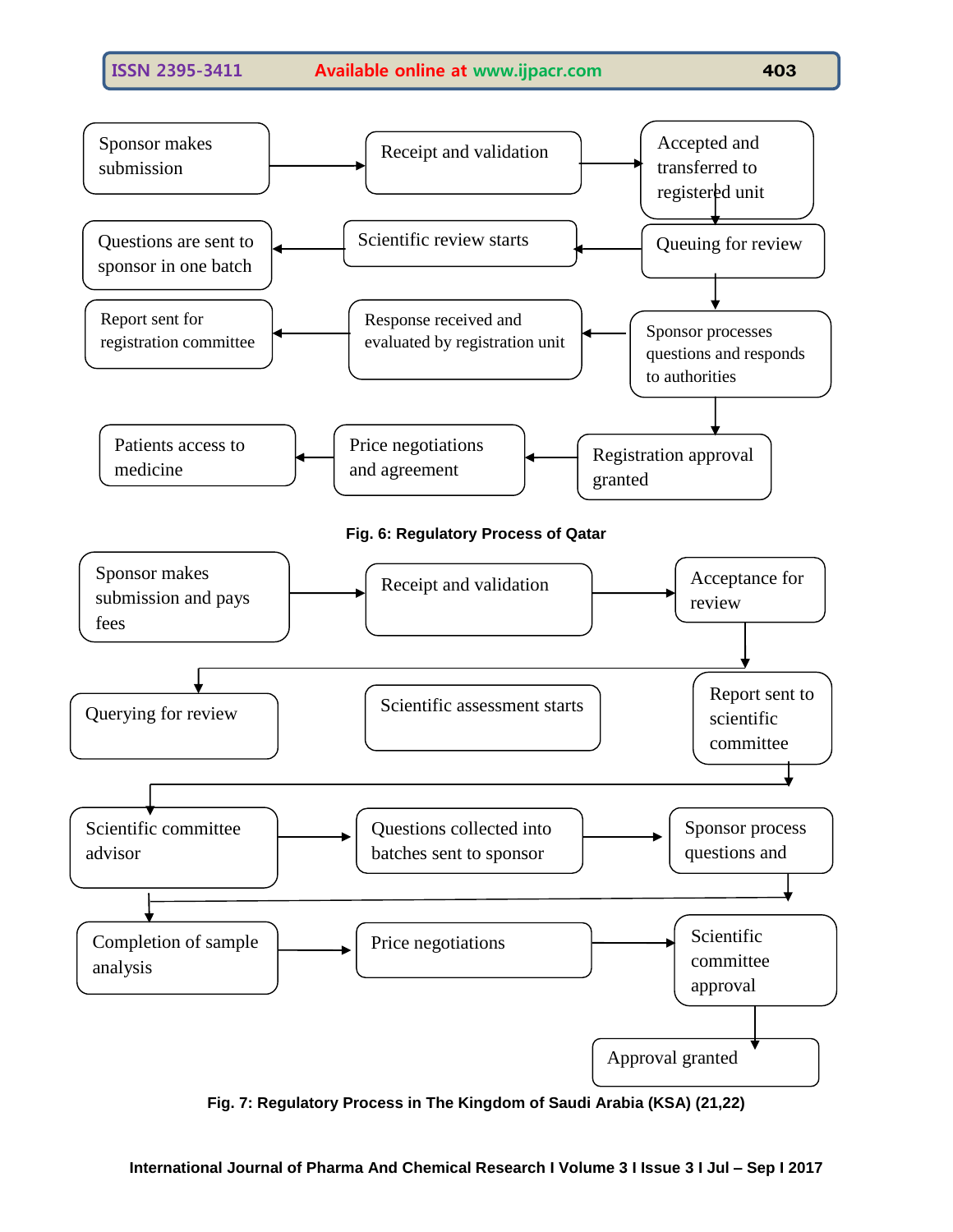

**Fig. 8: Regulatory Process in the United Arab Emirates**

| Table 1: Data requirements of different regions and registration requirements in Saudi Arabia, |  |  |  |  |  |
|------------------------------------------------------------------------------------------------|--|--|--|--|--|
| <b>Bahrain, Kuwait and UAE</b>                                                                 |  |  |  |  |  |

|        | Saudi Arabia                        | <b>Bahrain</b>                   | <b>Kuwait</b>                 | <b>UAE</b>                  |
|--------|-------------------------------------|----------------------------------|-------------------------------|-----------------------------|
|        |                                     | Company profile                  |                               |                             |
|        | CTD format, eCTD recommended.       | • Number of manufacturing sites  | • Reference standard with     |                             |
|        | Module 2 to 5: a/c to ICH           | owned by company                 | CoA.                          |                             |
|        | CTD format. Module 1: regional      | • Address of each site           | • Finished product sample.    |                             |
|        | requirements:                       | • Legal &commercial relations    | • Patient information         | Distributor of product in   |
|        | • Cover letter                      | with all sites                   | leaflet (English and Arabic). | UAE.                        |
|        | • Table of contents                 | • Manufacturing license with     | • Source of supply of API     | • Manufacturing             |
|        | • Application form                  | date in country of origin (COO). | and inactive ingredients.     | site.                       |
|        | • Product information:              | • Address of applicant with      | • Raw material                | • Marketing authorization   |
|        | Summary of product                  | contact details.                 | specifications.               | holder & power of attorney. |
|        | characteristics                     | • GMP certificate from country   | • Finished products           | • Manufacturer of API.      |
| Format | (SmPC), product                     | of origin.                       | specifications with quality   | • Regulatory status.        |
|        | information leaflet                 | • Number of employees in         | control                       | $\cdot$ Price list.         |
|        | (PIL) and labelling all in WHO      | different section                | methods.                      | • Declaration               |
|        | template format.                    | & their qualification            | • Stability data:             | (In accordance with the     |
|        | .Information on experts involved in | details.                         | • Long term3 batches          | medicines' regulations of   |
|        | clinical, nonclinical               | • Graphic design & flow of       | • Accelerated studies: six    | Drug Control                |
|        | studies.                            | manufacturing                    | months, same three            | Department- Ministry of     |
|        | •Environment risk assessment.       | line of site.                    | batches, used for long-term   | Health -UAE)                |
|        | • Pharmacovigilance                 | • List of all products           | studies.                      |                             |
|        | •Certificate of pharmaceutical      | manufactured at company's site   | • Bioequivalence              |                             |
|        | product(COPP).                      | nr                               | Study data                    |                             |
|        |                                     | <b>Relationship MAHs</b>         |                               |                             |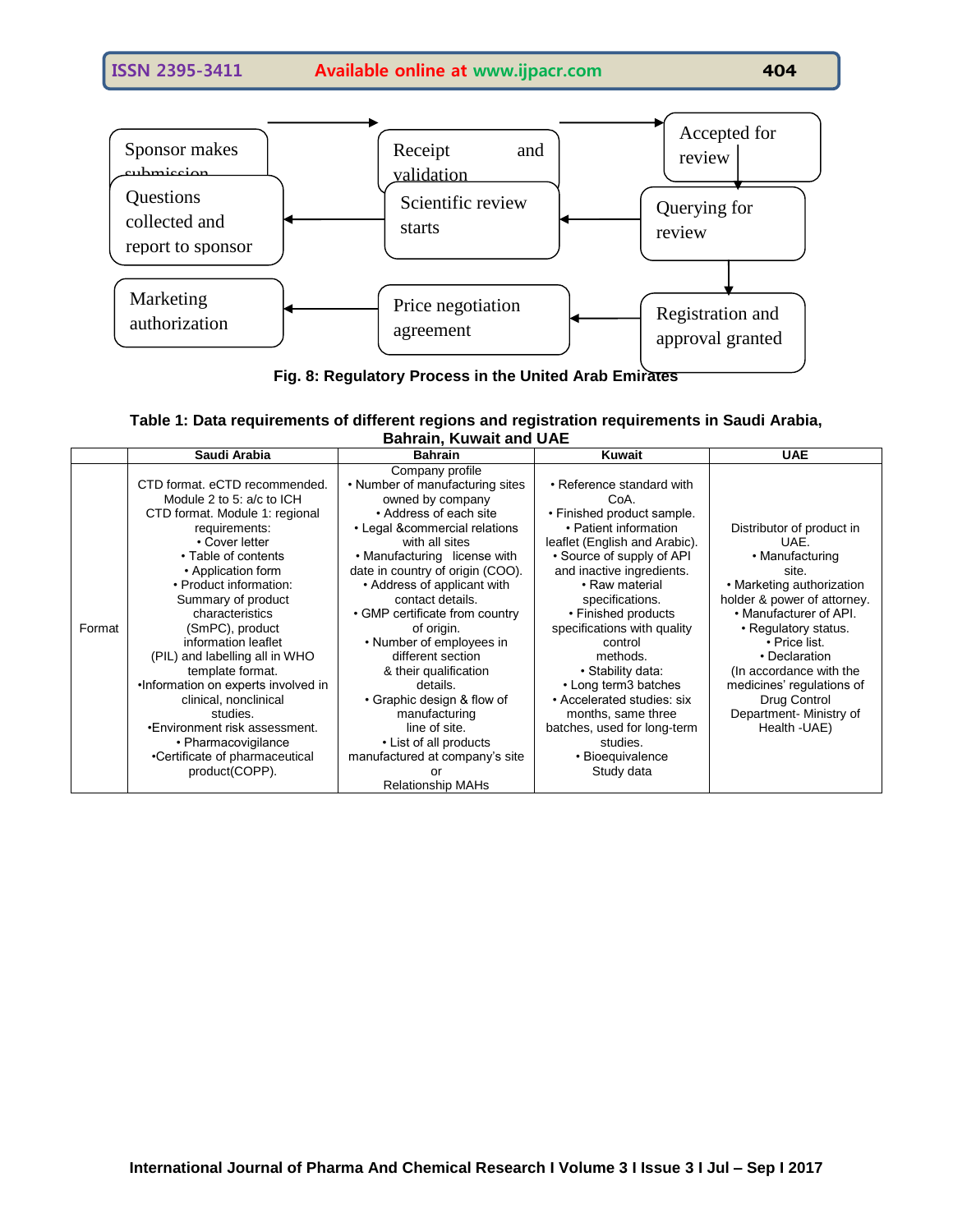| <b>Certificates</b> | Authenticated by the   | Contents of file                                   | <b>Distributor</b>   |
|---------------------|------------------------|----------------------------------------------------|----------------------|
|                     | Ministry of health of  | • WHO-certificate of pharmaceutical product        | of product in UAE.   |
|                     |                        |                                                    |                      |
|                     | the country of origin  | (COPP) issued by country of origin and legalized   | • Manufacturing      |
|                     | and additionally       | by any one                                         | site.                |
|                     | by Saudi Arabian       | GCC embassy.                                       | • Marketing          |
|                     | embassy.               | • Summary of product characteristics (SmPC).       | authorization        |
|                     | Following              | • Separate file for quality control laboratory     | holder and           |
|                     | Certificates required: | including all quality                              | power of attorney.   |
|                     | • COPP/ free sale      | data and information e.g. certificate of analysis, | • Manufacturer       |
|                     | certificate.           | validation report etc.                             | of API.              |
|                     | $\cdot$ CoA.           | • Full description about API, and excipients.      | • Regulatory status. |
|                     | • Pork-free            | . Description about vehicles and carriers used.    | • Price list.        |
|                     | declaration.           | • Method of manufacturing.                         | • Declaration        |
|                     | • Price list           | • Name and address of involved CROs (if any).      | (In accordance)      |
|                     |                        | • Description of outer pack and accessories used.  | with the             |
|                     |                        | • Concentration of product (per unit mass or       | medicines'           |
|                     |                        | volume).                                           | regulations of       |
|                     |                        | • Source of starting material.                     | Drug Control         |
|                     |                        | • Proposed label.                                  | Department-          |
|                     |                        | • Product patient leaflet (Arabic/English).        | Ministry of          |
|                     |                        | • Toxicological data (for NCE and newly            | Health - UAE)        |
|                     |                        | introduced generic drugs only).                    |                      |
|                     |                        | • Bioequivalence study reports (for generic drug   |                      |
|                     |                        | registration).                                     |                      |

# **Table 2: Enclosures required for drug registration in five Gulf Cooperation Council countries**

| S. No                                                                                                                                                                                                                                                    | <b>Enclosures</b>                                                                                                                         |    | Kuwait       | <b>UAE</b>     | Oman      | <b>Bahrain</b> |
|----------------------------------------------------------------------------------------------------------------------------------------------------------------------------------------------------------------------------------------------------------|-------------------------------------------------------------------------------------------------------------------------------------------|----|--------------|----------------|-----------|----------------|
| 1.                                                                                                                                                                                                                                                       | Control specification and method of analysis                                                                                              |    | R            | R              | R         | <b>NR</b>      |
| Certificate of analysis attested by health<br>2.<br>authority and country of origin<br>Legalized free sale certificate issued by health<br>authorities for coo, indicating that product<br>3.<br>registered and marketed with same name &<br>composition |                                                                                                                                           | R  | NR.          | R              | <b>NR</b> | <b>NR</b>      |
|                                                                                                                                                                                                                                                          |                                                                                                                                           | R  | $\mathsf{R}$ | $\mathsf{R}$   | R         | R              |
| 4.                                                                                                                                                                                                                                                       | Legalized certificate indicating that diluents<br>used are allowed to be in coo                                                           | R  | <b>NR</b>    | <b>NR</b>      | <b>NR</b> | R              |
| 5.                                                                                                                                                                                                                                                       | Legalized price certificate issued by component<br>authority of coo & attested by embassy<br>including-factory price, wholesale price coo | R  | R            | R              | <b>NR</b> | $\mathsf{R}$   |
| 6.<br>Retail/Public Price in Coo                                                                                                                                                                                                                         |                                                                                                                                           | R  | <b>NR</b>    | R              | <b>NR</b> | R              |
| 7.                                                                                                                                                                                                                                                       | EXPORT price to country and neighboring<br>countries                                                                                      | R  | <b>NR</b>    | R              | <b>NR</b> | R              |
| 8.                                                                                                                                                                                                                                                       | Stability studies in various defined conditions                                                                                           | R  | R            | R              | R         | R              |
| 9.                                                                                                                                                                                                                                                       | Storage conditions                                                                                                                        | R  | R            | R              | R.        | R              |
| 10.                                                                                                                                                                                                                                                      | Name of developed countries in which the<br>product is registered                                                                         | R  | R            | R              | R         | R              |
| 11.                                                                                                                                                                                                                                                      | Abstract from scientific references about<br>product                                                                                      | R  | R            | $\mathsf{R}$   | R         | $\mathsf{R}$   |
| 12.                                                                                                                                                                                                                                                      | Sealed sample of product and copies of label                                                                                              | R. | R            | R              | R         | R              |
| 13.                                                                                                                                                                                                                                                      | Quantity specified for each pack and outer<br>pack of product                                                                             | R  | R            | N <sub>R</sub> | <b>NR</b> | R              |

| 14. | Leaflet in Arabic and English, including |  |           |     |  |
|-----|------------------------------------------|--|-----------|-----|--|
|     | Name of product                          |  |           |     |  |
|     | Composition                              |  |           |     |  |
|     | Mode of action                           |  |           |     |  |
|     | Effect                                   |  | NR        |     |  |
|     | Indications                              |  | NR        | NR. |  |
|     | Contraindications                        |  | <b>NR</b> |     |  |
| ı٦  | Precautions                              |  | NR        |     |  |
|     | <b>ADR</b>                               |  | <b>NR</b> |     |  |
|     | Antidote                                 |  | ΝR        | NR. |  |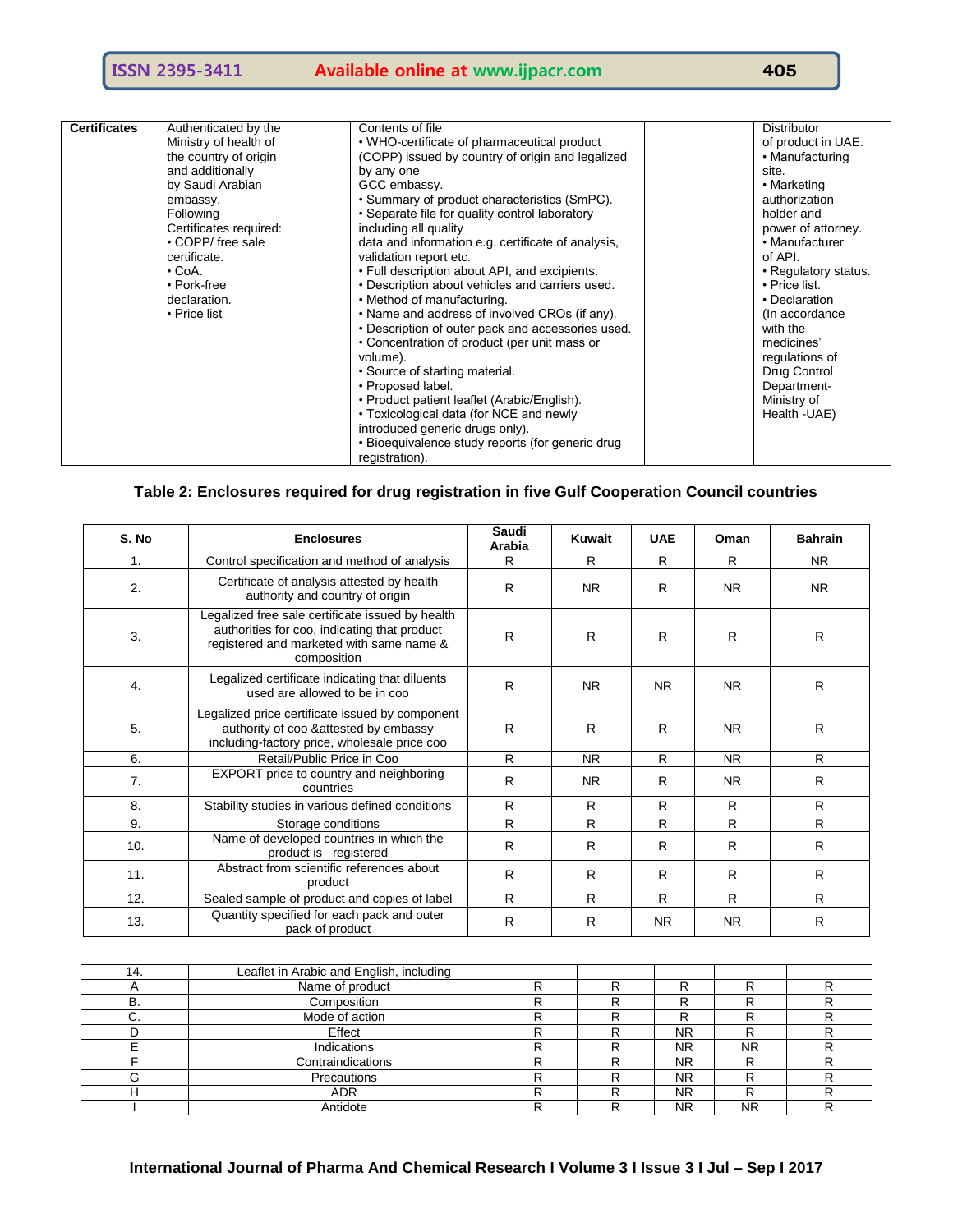| <b>ISSN 2395-3411</b> | <b>Available online at www.ijpacr.com</b> | 406 |
|-----------------------|-------------------------------------------|-----|
|-----------------------|-------------------------------------------|-----|

|    | Dosage and administration                                                | R         | <b>NR</b> | <b>NR</b> | R         | R         |
|----|--------------------------------------------------------------------------|-----------|-----------|-----------|-----------|-----------|
| 15 | Product labeling                                                         | R         | R         | R         | R         | R         |
| 16 | Bio availability studies                                                 | R         | R         | R         | R         | R         |
| 17 | Scientific basis of justifying the formulation of<br>combination product | R         | R         | R         | <b>NR</b> | <b>NR</b> |
| 18 | Post market surveillance                                                 | R         | <b>NR</b> | NR.       | <b>NR</b> | <b>NR</b> |
| 19 | Certificate of sterility and pyrogen free<br>pharmaceutical product      | <b>NR</b> | R         | R         | <b>NR</b> | <b>NR</b> |
| 20 | Copy of reference pharmacopoeia                                          | R         | R         | R         | <b>NR</b> | <b>NR</b> |
| 21 | CTD format for dossier submission                                        | R         | <b>NR</b> | NR.       | <b>NR</b> | <b>NR</b> |
| 22 | eCTD                                                                     | R         | <b>NR</b> | <b>NR</b> | <b>NR</b> | <b>NR</b> |

**R: Recommended by regulatory authority, NR: Generally, not recommended by regulatory authority**



## **Fig. 9: CTD Triangle**

| <b>DOCUMENTS</b>                                              | <b>LOCATION IN</b>  |                                         |                |  |  |  |
|---------------------------------------------------------------|---------------------|-----------------------------------------|----------------|--|--|--|
|                                                               | <b>ICH CTD</b>      | <b>ACTD</b>                             | <b>GCC CTD</b> |  |  |  |
| <b>Administrative Documents</b><br><b>Product Information</b> | Module 1            | Part I                                  | Module 1       |  |  |  |
| <b>Common Technical</b><br>Document<br>Overview & Summaries   | Module 2            | Incorporated in Parts<br>II, III and IV | Module 2       |  |  |  |
| Quality documents                                             | Module 3<br>Part II |                                         | Module 3       |  |  |  |
| Non-clinical documents                                        | Module 4            | Part III                                | Module 4       |  |  |  |
| Clinical documents                                            | Module 5            | Part IV                                 | Module 5       |  |  |  |

# **Table 3: THE CTD STRUCTURE FOR HUMAN DRUGS SUBMISSION**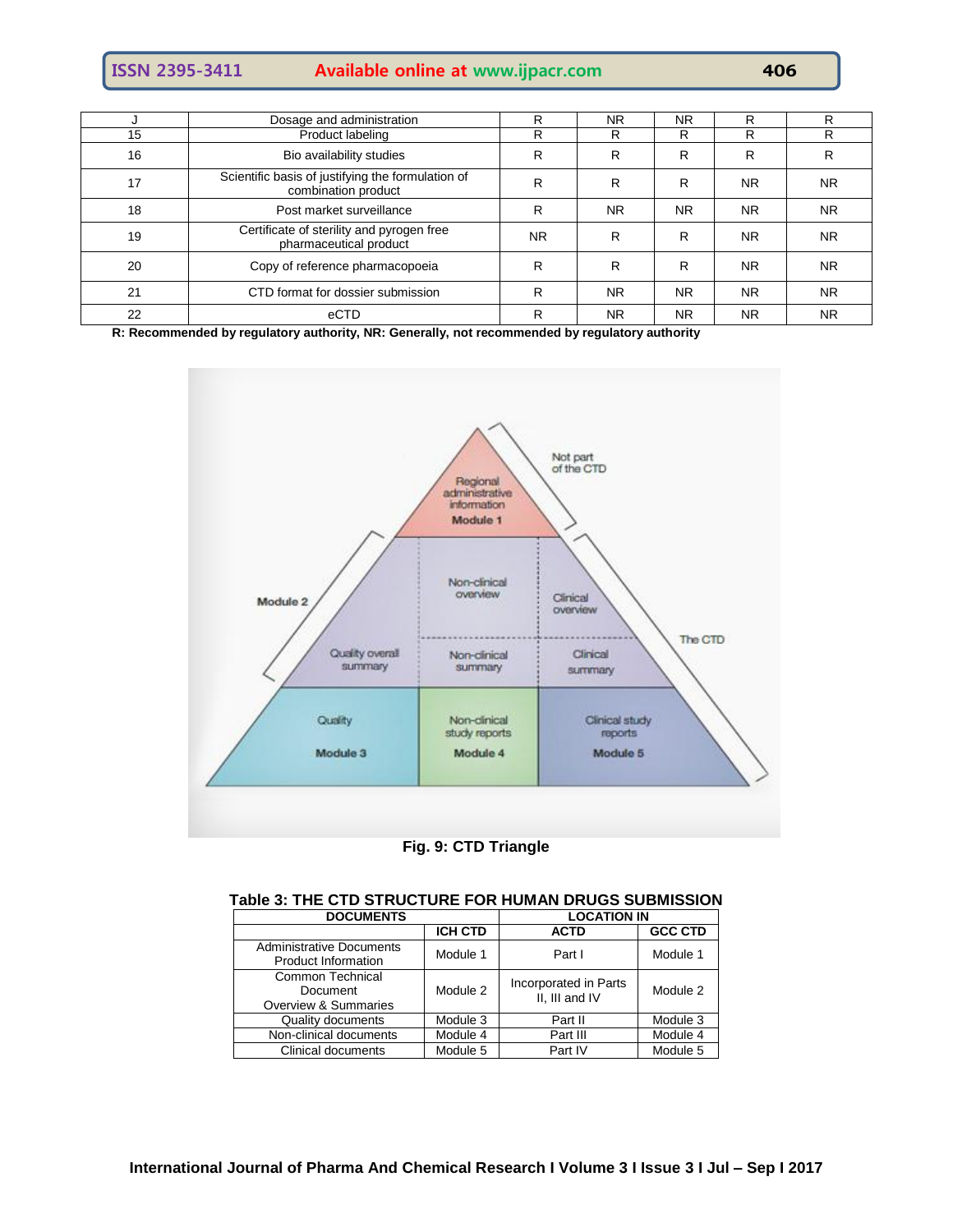## **Module 1 Regional Administrative Information**

#### **1. Cover letter**

The applicant shall include a cover letter for each submission. A template is provided in the

# **1.1. Comprehensive table of content**

The table of content for the entire submission should list all documents included in all Modules.

## **1.2. Application Form**

The completed and signed application form printed out from the GCC (SDR) system **(24**section.

## **1.3. Product Information**

This section contains the Summary of Product Characteristics (SPC), Labelling, Patient Information Leaflet (PIL) in Arabic and English, Artwork and the Samples.

## **1.3.1. Summary of Product Characteristics (SPC)**

The SPC should include the name of the product, strength, pharmaceutical form, quantity of active ingredients, posology, method of administration, indications, contraindications, excipients, shelf-life and any special warnings and precautions for use … etc.

## **1.3.2. Labelling**

The labelling forms part of the authorization of the product and must therefore be approved by the GCC. The text of the labelling must be in compliance with the SPC.

## **1.3.3. Patient Information Leaflet (PIL)**

1.3.3.1. Arabic leaflet

1.3.3.2. English leaflet

The Patient Information Leaflet (PIL) forms part of the authorization of the product and must therefore be approved by the GCC.

## **1.3.4. Samples**

17 samples should be provided in order to perform complete testing. The required quantities of samples are further described in *the GCC Guidance for Submission. The* submitted samples must represent the final finished product to be marketed in GCC.

## **1.4. Information on the experts**

#### **1.4.1. Quality**

## **1.4.2. Non-Clinical**

## **1.4.3. Clinical**

It is important to emphasize that well prepared expert reports greatly facilitate the task of the GCC in evaluating the dossier and contribute towards the speedy processing of applications.

- Each expert report should consist of:
	- An abbreviated product profile;
	- A critical evaluation of the dossier.

## **1.5. Environmental Risk Assessment**

## **1.5.1. Non-Genetically Modified Organism (Non-GMO)**

#### **1.5.2. GMO**

The applicant shall include an evaluation for any potential risks of the product to the environment. This should include risks to the environment arising from use, storage and disposal of products and not for risks arising from the synthesis or manufacture of products.

## **1.6. Pharmacovigilance**

## **1.6.1. Pharmacovigilance System**

It shall contain a detailed description of the pharmacovigilance system including the proof that the applicant has the services of a qualified person responsible for pharmacovigilance and the necessary means for the notification of any adverse reaction.

#### **1.6.2. Risk Management Plan**

A detailed description of the risk management system which the applicant will introduce should be provided, where appropriate. The detailed description of a risk management system should be submitted in the form of GCC Risk Management Plan (GCC-RMP).

#### **1.7. Certificates and Documents**

## **1.7.1. GMP Certificate**

A valid GMP Certificate should be submitted.

#### **1.7.2. CPP**

The CPP should be in accordance with WHO guidelines. However, if the CPP is not available, a marketing authorization from the country of origin (COO) should be submitted.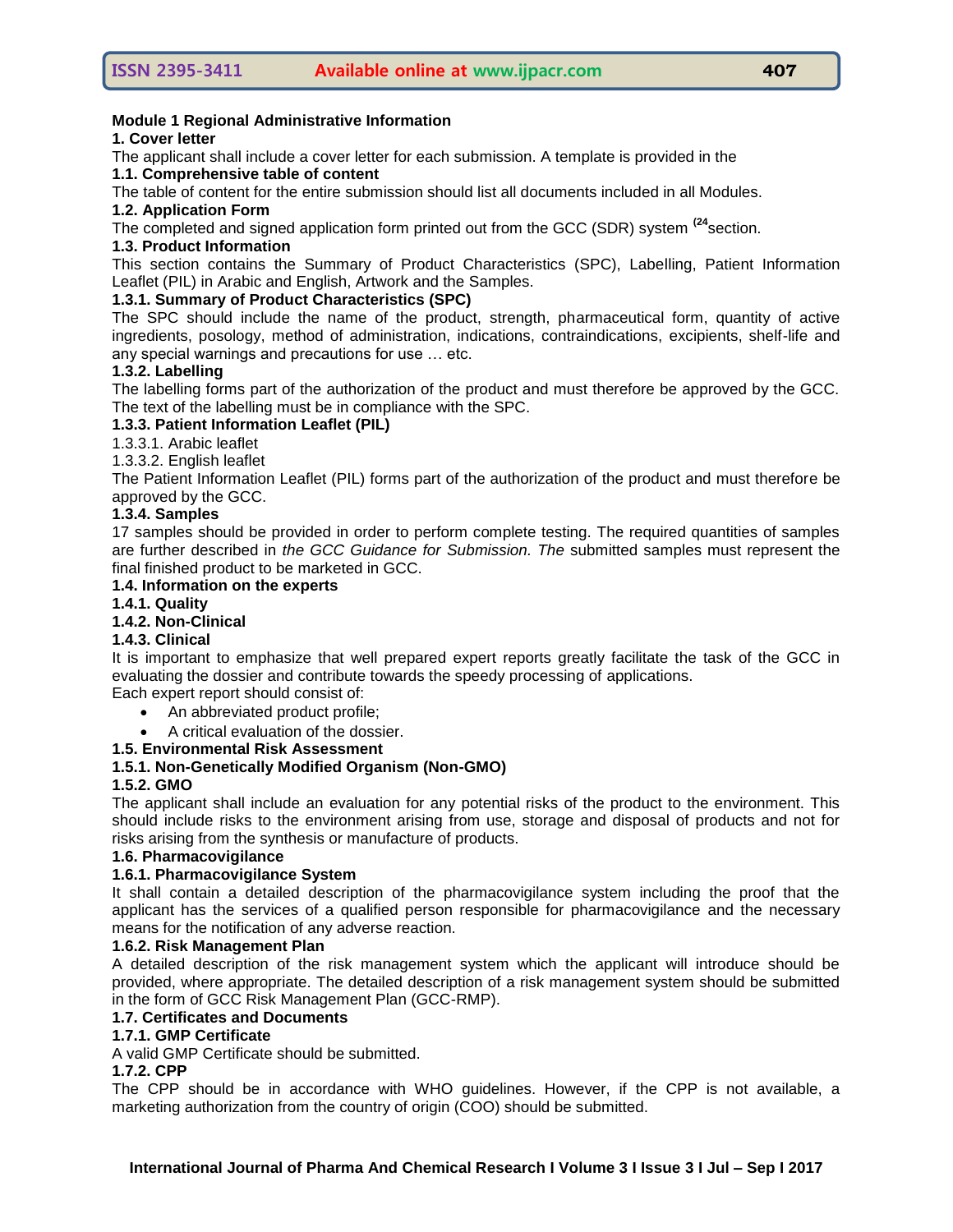#### **1.7.3. Certificate of analysis – Drug Substance/Finished Product**

Certificates of analysis for more than one batch of the drug substance should be submitted from the API supplier & finished product manufacturer.

Certificates of analysis for more than one batch of the finished product should be submitted from the finished product manufacturer.

#### **1.7.4. Certificate of analysis – Excipients**

Certificates of analysis for more than one batch of the excipients may be submitted to support the application.

## **1.7.5. Alcohol-free declaration**

This section should contain a declaration letter in an official company letterhead stating that the product is free from alcohol. In case if the medicinal product contains alcohol, justification should be submitted.

## **1.7.6. Pork-free declaration**

This section should contain a declaration letter in an official company letterhead stating that the product is free from any materials of pork/porcine source. In case if the medicinal product contains any materials of porcine source, justification should be submitted.

#### **1.7.7. Certificate of suitability for TSE**

This section should contain a valid TSE Certificate of Suitability issued by the European Directorate for the Quality of Medicines (EDQM).

## **1.7.8. Patent Information**

This section should contain a declaration letter in an official company letterhead stating the patent status of the product in GCC patent office.

## **1.7.9. Letter of access or acknowledgment to DMF**

A letter written by the DMF Owner or authorized Agent permitting GCC to reference information in the DMF on behalf of the Applicant.

#### **1.8. Pricing**

The applicant shall include the price of the product in countries listed in the *GCC Guidance for Submission.* 

#### **Module 2 Common Technical Document Summaries Quality Overall Summary**

The Quality Overall Summary (QOS) is a summary that follows the scope and the outline of the Body of Data in Module 3. The QOS should include a discussion of key issues that integrates information from sections in the Quality Module and supporting information from other Modules *(e.g. qualification of impurities via toxicological studies discussed under.*

**Non-Clinical Overview:** Nonclinical Overview should provide an integrated overall analysis of the information in the CTD. In general, the Nonclinical Overview should not exceed 30 pages.

The Nonclinical Overview should be presented in the following sequence:

- Overview of the nonclinical testing strategy.
- Pharmacology.
- Pharmacokinetics.
- Toxicology.

#### **Clinical Overview:**

The Clinical Overview is intended to provide a critical analysis of the clinical data in the Common Technical Document. The Clinical Overview will refer to application data provided in the comprehensive Clinical Summary, the individual clinical study reports *(ICH E3),* and other relevant reports.

**Clinical Summary: The** Clinical Summary is intended to provide a detailed, factual summarization of all of the clinical information in the Common Technical Document. This includes information provided in ICH E3 clinical study reports; information obtained from any meta-analyses or other cross-study analyses for which full reports.

#### **Module 3 Quality 3.1 Table of Contents of Module 3**  The table of content should list all documents included in Module 3. **3.2 Body of data 3.2.S Drug Substance**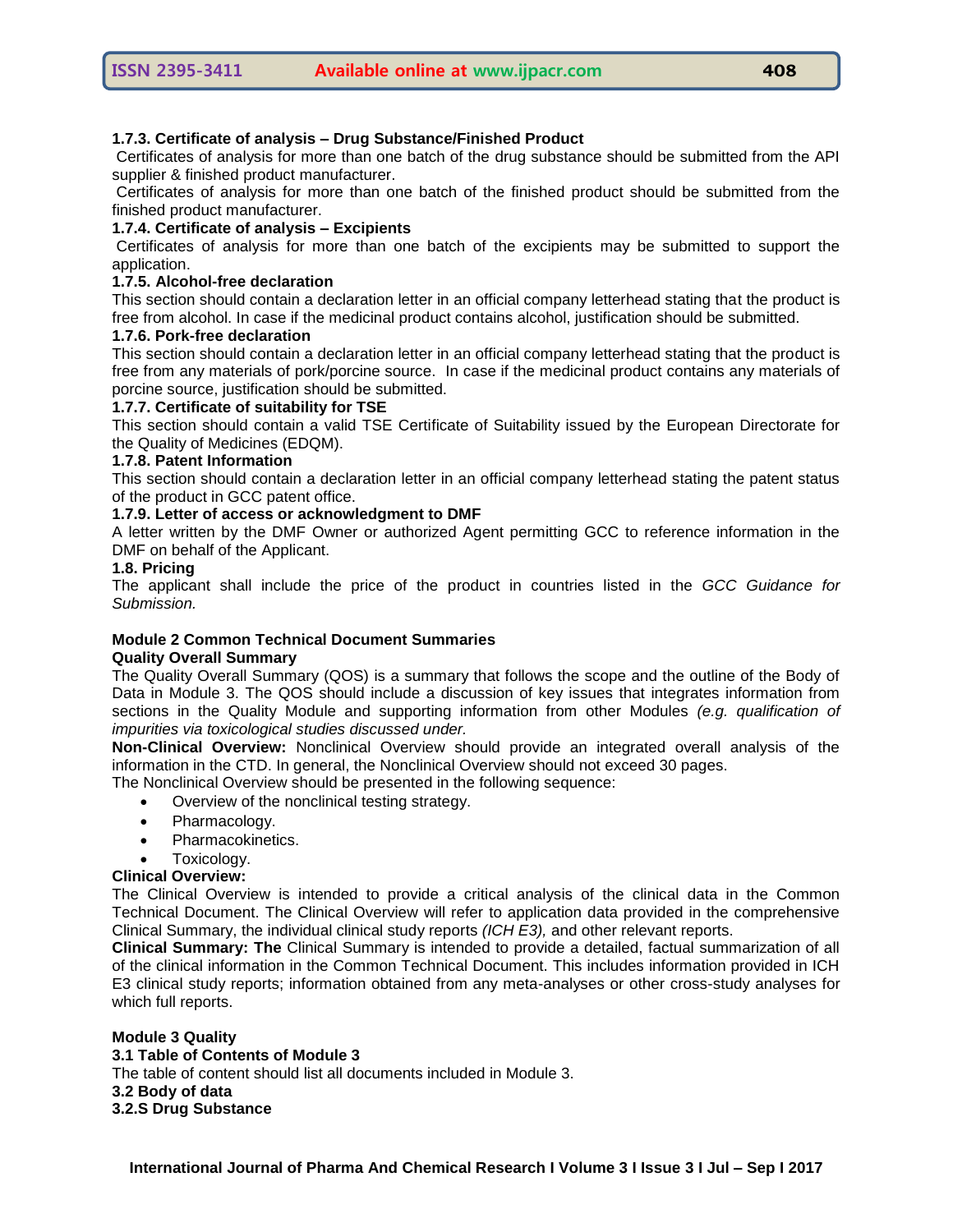The drug substance information submitted should include the following for each of the options used.

## **1. Certificate of Suitability (CEP)**

Certificate of suitability submitted should clearly state the validity period.

A complete copy of the CEP (including any annexes) should be provided in *Module 1.* Along with the CEP, the applicant should submit the following:

## **a) 3.2.S.1.3 General properties**

Discussions on any additional applicable physicochemical and other relevant drug substance properties that are not controlled by the CEP and Ph. Eur. monograph, e.g. solubility's and polymorphs.

## **b) 3.2.S.3.1 Elucidation of structure and other characteristics**

Studies to identify polymorphs (exception: where the CEP specifies a polymorphic form) and particle size distribution, where applicable.

## **c) 3.2.S.4.1 Specification**

The specifications of the finished product manufacturer including all tests and limits of the CEP and Ph. Eur. monograph and any additional tests and acceptance criteria that are not controlled in the CEP and Ph. Eur. monograph, such as polymorphs and/or particle

## **d) 3.2.S.4.2 / 3.2.S.4.3 Analytical procedures and validation**

For any tests in addition to those in the CEP and Ph. Eur. monograph.

## **e) 3.2.S.4.4 Batch analysis**

## **f) 3.2.S.5 Reference standards or materials**

Information on the finished product manufacturer's reference standards.

# **g) 3.2.S.6 Container closure system**

The specifications including descriptions and identification of primary packaging components should be included in this section, except where the CEP specifies a re-test period.

## **h) 3.2.S.7 Stability**

The stability should be included in this section, except where the CEP specifies a re-test period that is the same as or of longer duration than the re-test period proposed by the applicant.

## **2. Drug Master File (DMF)**

Full details of the chemistry, manufacturing process, quality controls during manufacturing and process validation for the drug substance may be submitted as DMF.

It is the responsibility of the applicant to ensure that the complete DMF *(i.e. both the applicant's Open part and the API manufacturer's restricted part)* is supplied to GCC directly by the API manufacturer and that the applicant has access to the relevant information in the DMF concerning the current manufacture of the drug substance. A copy of the letter of access should be provided in *Module 1*.

#### **3.2. S.1.1 Nomenclature**

- Information on the nomenclature of the drug substance(s) should be provided. For example:
- Recommended International Nonproprietary Name (INN);
- Compendia name (if relevant);
- Chemical name(s);
- Company or laboratory code;
- Other non-proprietary name(s), *e.g., National Name, United States Adopted Name (USAN), British Approved Name (BAN)*, and
- Chemical Abstracts Service (CAS) registry number.

#### **3.2.S.1.2 Structure**

The structural formula, including relative and absolute stereochemistry, the molecular formula, and the relative molecular mass should be provided. For drug substance(s) existing as salts, the molecular mass of the free base or acid should be provided.

#### **3.2.S.1.3 General Properties**

A list should be provided of physicochemical and other relevant properties of the drug substance. This includes the physical description, solubility's in common solvents, polymorphism, pH and pKa values, UV absorption maxima and molar absorptivity, melting point, refractive index (for liquids), hygroscopic, partition coefficient, … etc.

## **3.2.S.2.2 Description of Process and Process Controls**

 The description of the drug substance manufacturing process represents the applicant's commitment for the manufacture of the drug substance. Information should be provided to adequately describe the manufacturing process and process controls.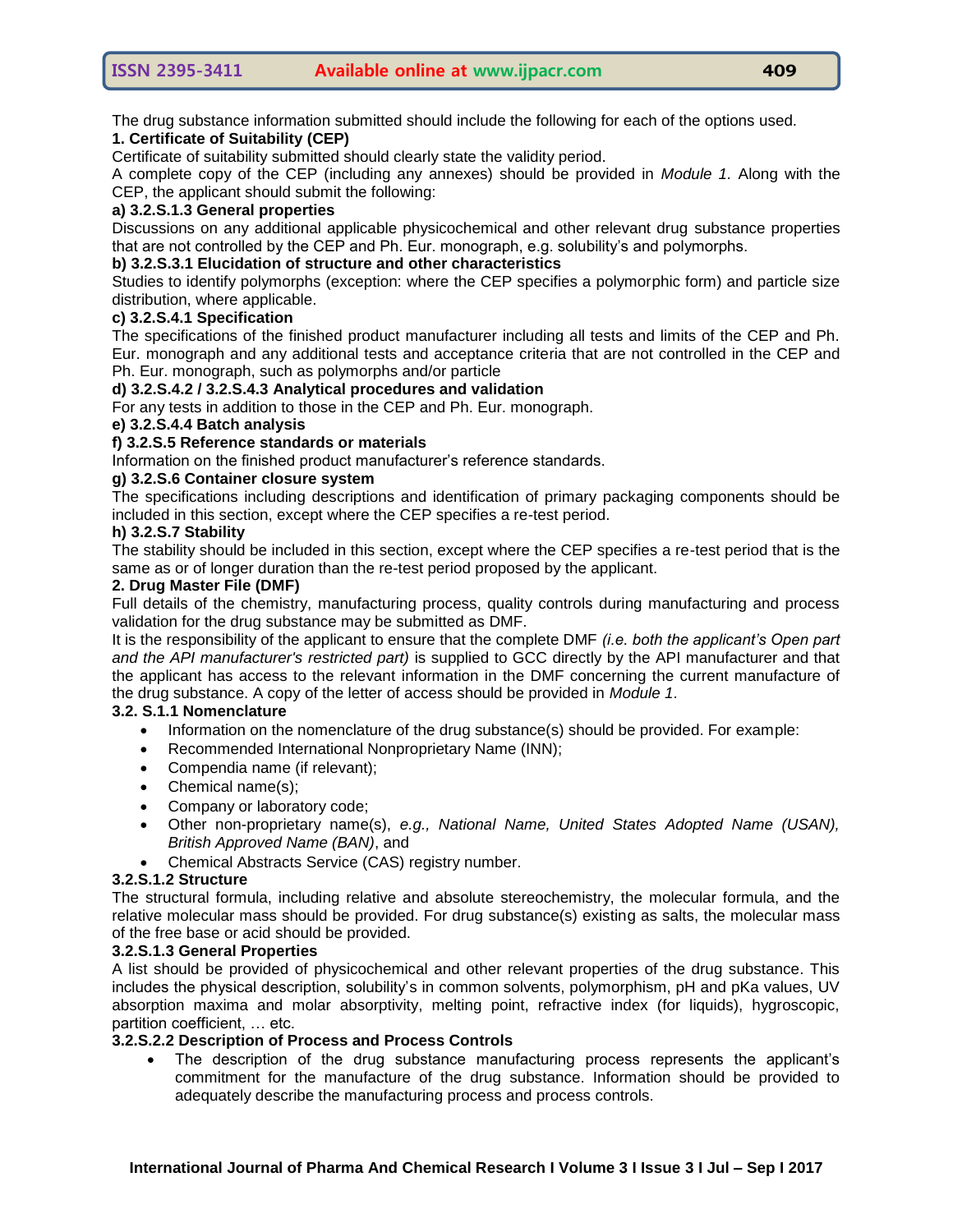#### **3.2.S.3 Characterization**

#### **3.2.S.3.1 Elucidation of Structure and Other Characteristics**

Confirmation of structure based on e.g., synthetic route and spectral analyses should be provided. This should include copies of the spectra, peak assignments and a detailed interpretation of the data of the studies performed to elucidate and/or confirm the structure of the drug substance.

#### **3.2.S.3.2 Impurities**

Information on impurities should be provided, including a discussion on the potential and actual impurities arising from the synthesis, manufacture, or degradation of the drug substance. This should cover starting materials, by-products, intermediates, chiral impurities and degradation products and should include the chemical names, structures and origins**.**

## **3.2.S.4 Control of Drug Substance**

#### **3.2.S.4.1 Specifications**

Copies of the drug substance specifications, dated and signed by the concerned individual(s) should be provided, including specifications from each drug substance manufacturer as well as those of the finished product manufacturer.

#### **3.2.S.4.2 Analytical Procedures**

The analytical procedures used for testing the drug substance should be provided. Copies of the noncompendia analytical procedures used to generate testing results provided in the dossier, as well as those proposed for routine testing of the drug substance by the finished product manufacturer, should be provided.

#### **3.2.S.7 stability**

#### **3.2.S.7.1 Stability Summary and Conclusions**

The GCC guidelines for *"Stability Testing of Active Pharmaceutical Ingredients (APIs) and Finished Pharmaceutical Products (FPPs)"* should be followed for recommendations on the stability data required for the drug substance(s).

#### **3.2P Drug product**

#### **3.2.P.1 Description and Composition of the Drug Product**

A description of the drug product and its composition should be provided. The information provided should include, for example:

- Description of the dosage form;
- Composition, i.e., list of all components of the dosage form, and their amount on a per-unit basis (including overages, if any), the function of the components, and a reference to their quality standards *(e.g., compendia monographs or manufacturer's specifications)*;

#### **3.2.P.2.1 components of product**

#### **3.2.P.2.1.1 Drug substance**

The compatibility of the drug substance with excipients listed in 3.2.P.1 should be discussed. Additionally, key physicochemical characteristics *(e.g., water content, solubility, particle size distribution, polymorphic or solid state form)* of the drug substance that can influence the performance of the drug product should be discussed. .

#### **3.2.P.2.2 Drug Product**

**3.2.P.2.2.1 Formulation Development** A brief summary describing the development of the drug product should be provided, taking into consideration the proposed route of administration and usage.

#### **3.2.P.3.1 Manufacturer(s)**

The name, address, and responsibility of each manufacturer, including contractors, and each proposed production site or facility involved in manufacturing and testing should be provided.

#### **3.2.P.3.2 Batch Formula**

A batch formula should be provided that includes a list of all components of the dosage form to be used in the manufacturing process *(including those that may not be added to every batch)*

#### **3.2.P.3.3 Description of Manufacturing Process and Process Controls**

A flow diagram should be presented giving the steps of the process and showing where materials enter the process. The critical steps and points at which process controls, intermediate tests or final product controls are conducted should be identified.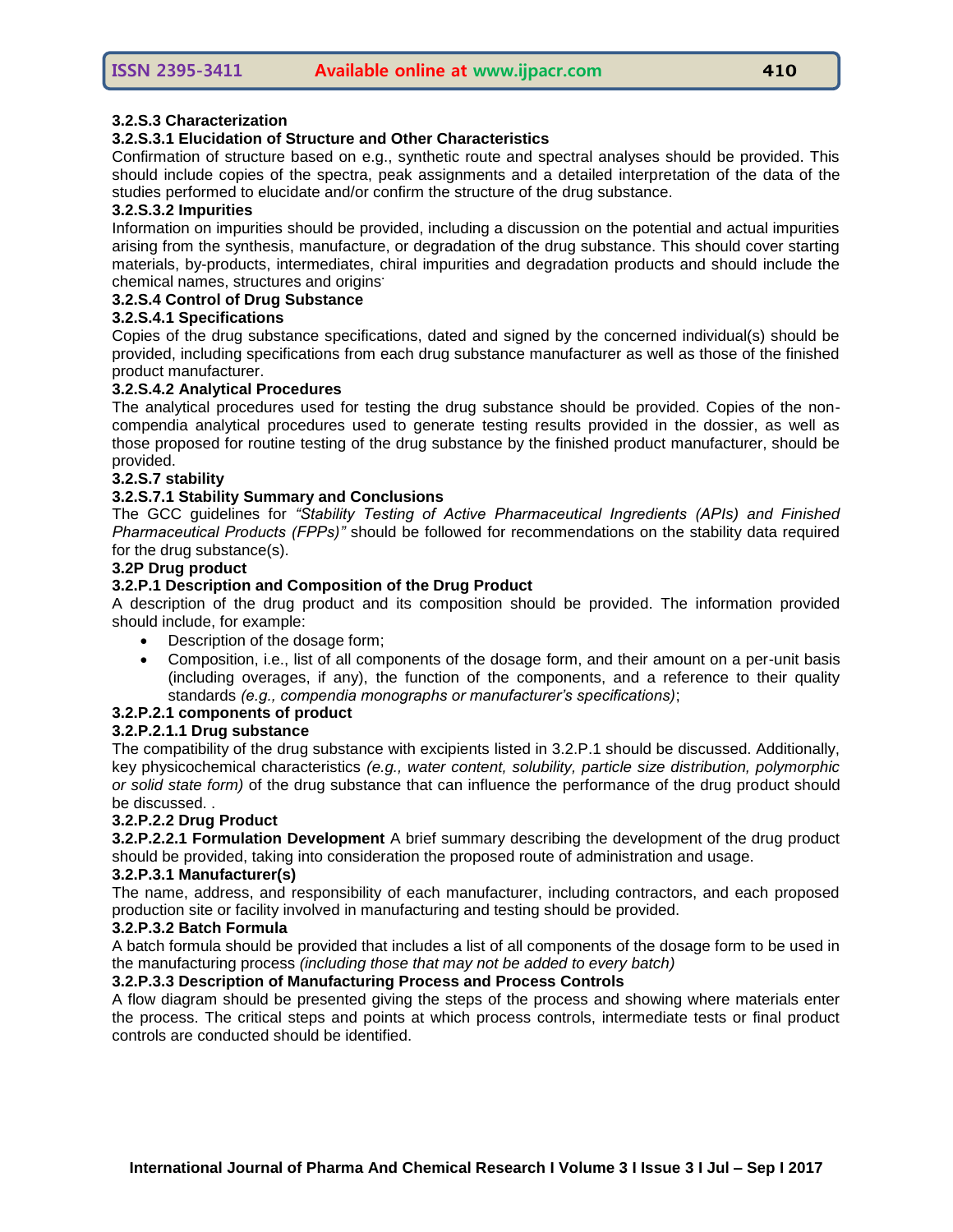## **3.2.P.4 Control of Excipients**

#### **3.2.P.4.1 Specifications**

The specifications should be provided for all excipients, including those that may not be added to every batch *(e.g. acid and alkali)*, those that do not appear in the finished product *(e.g. solvents)* and any others used in the manufacturing process *(e.g. nitrogen, silicon for stoppers)*.

#### **3.2.P.4.2 analytical procedures:**

The analytical procedures used for testing the excipients should be provided. Copies of the noncompendia analytical procedures used to generate testing results should be provided. Unless modified, it is not necessary to provide copies of the compendia analytical procedures.

## **3.2.P.5 Control of Drug Product**

## **3.2.P.5.1 Specifications**

The specification(s) for the drug product should be provided. A copy of the finished product specification(s) (release and shelf-life specifications) dated and signed by authorized personnel *(i.e. the person in charge of the quality control or quality assurance department)*, should be provided.

#### **3.2.P.6 Reference standards or materials**

Information on the reference standards or reference materials used for testing of the drug product should include the following, if not previously provided in "3.2. S.5 Reference Standards or Materials":

#### **3.2.P.7 Container/Closure System**

A description of the container closure systems should be provided, including unit count or fill size, container size or volume, the identity of materials of construction of each primary packaging component, its specification and the supplier's name and address.

#### **3.2.P.8 Stability**

#### **3.2.P.8.1 Stability Summary and Conclusions**

The GCC guidelines for *"Stability Testing of Active Pharmaceutical Ingredients (APIs) and Finished Pharmaceutical Products (FPPs)"* should be followed for recommendations on the stability data required for the finished product(s).

#### **Module 4 Non-Clinical Study Reports**

#### **4.1 Table of Contents of Module 4**

A Table of Contents should be provided that lists all of the nonclinical study reports and gives the location of each study report in the CTD.

## **4.2 Study Reports**

The study reports should be presented in the following order

## **4.2.1 Pharmacology**

This section should begin with a description of the content of the pharmacologic data package,

## **4.2.1.1 Primary Pharmacodynamics**

Studies on primary pharmacodynamics should be provided and evaluated.

#### **4.2.1.2 Secondary Pharmacodynamics**

Studies on secondary pharmacodynamics should be provided by organ system, where appropriate, and evaluated in this section

#### **4.2.2.1 Analytical Methods and Validation Reports**

This section should contain the methods of analysis for biological samples, including the detection and quantification limits of an analytical procedure.

## **4.2.2.2 Absorption**

- The following data should be provided in this section:
- Absorption *(extent and rate of absorption, in vivo and in situ studies)*.
- Kinetic parameters, bioequivalence and/or bioavailability

#### **4.2.2.3 Distribution**

- The following data should be provided in this section:
- Tissue distribution studies.
- Protein binding and distribution in blood cells.
- Placental transfer studies.

#### **4.2.2.4 Metabolism**

• The following data should be provided in this section: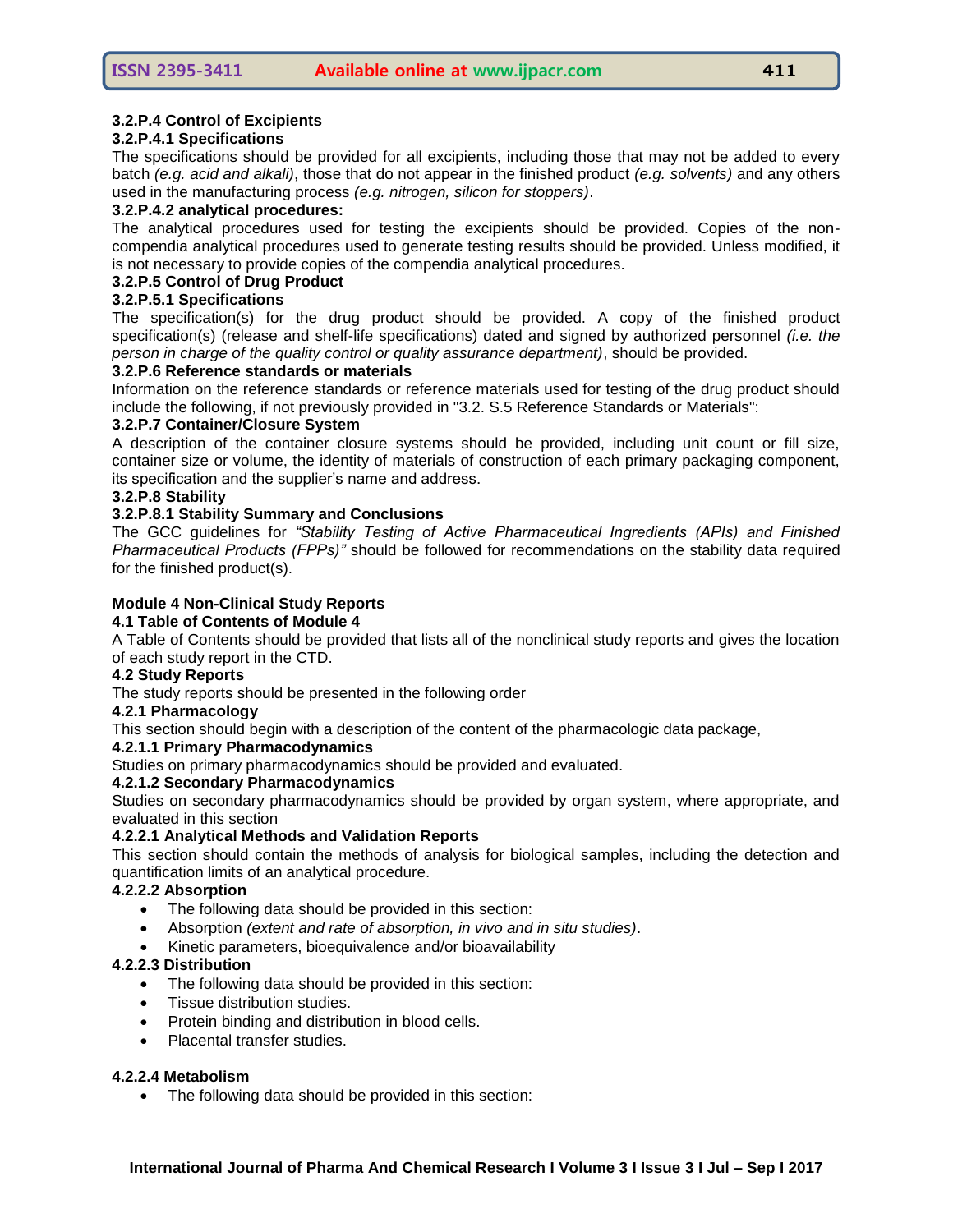- Chemical structures and quantities of metabolites in biological samples.
- Possible metabolic pathways.
- Pre-systemic metabolism *(GI/hepatic first-pass effects)*.
- *In vitro* metabolism including P450 studies.
- Enzyme induction and inhibition. **4.2.1.4 Pharmacodynamic Drug Interactions**
- If they have been performed, pharmacodynamic drug interaction studies should be provided in this section Routes and extent of excretion.
- Excretion in milk.

## **4.2.2.6 Pharmacokinetic Drug Interactions**

If they have been performed, nonclinical pharmacokinetic drug-interaction studies *(in vitro and/or in vivo)*  should be provided in this section.

#### **4.2.3 Toxicology**

#### **4.2.3.1 Single-Dose Toxicity**

The single-dose data should be provided, in order by species, by route.

## **4.2.3.2 Repeat-Dose Toxicity**

Studies should be provided in order by species, by route, and by duration, giving details of the methodology and highlighting important findings

#### **4.2.3.3 Genotoxicity**

- Studies should be provided in the following order:
- *In vitro* non-mammalian cell system.
- *In vitro* mammalian cell system.
- *In vivo* mammalian system *(including supportive toxicokinetic evaluation).*

## **4.2.3.5 Reproductive and Development Toxicity**

Studies should be provided in the following order, giving details of the methodology and important findings:

#### **4.2.3.5.1 Fertility and Embryonic Development**

## **4.2.3.5.2 Embryo-Foetal Development**

## **4.2.3.5.3 Pre- and Post-Natal Development & Maternal Function**

**4.2.3.5.4 Offspring, Juvenile, Second & Third-Generation Studies** 

If modified study designs are used, the sub-headings should be modified accordingly.

## **Module 5 Clinical Study Reports**

#### **5.1 Table of Contents of Module 5**

A Table of contents for the clinical study reports should be provided.

#### **5.2 Tabular Listing of All Clinical Studies**

#### **5.3.1 Reports of Biopharmaceutic Studies**

## **5.3.1.1 Comparative BA & BE Study Reports**

Studies in this section compare the rate and extent of release of the drug substance from similar drug products *(e.g., tablet to tablet)*. Comparative Bioavailability (BA) or Bioequivalence (BE) studies may include comparisons between: The drug product used in clinical studies supporting effectiveness and the to-be-marketed drug product

#### **5.3.1.2 In vitro/In vivo Correlation (IV/IVC) study reports**

*In vitro* dissolution studies that provide BA information, including studies used in seeking to correlate *in vitro* data with *in vivo* correlations, should be placed in this section. Reports of *in vitro* dissolution tests used for batch quality control and/or batch release should be placed in the Quality section of the CTD.

# **5.3.2. plasma protein binding reports**

*Ex vivo* protein binding study reports should be provided here. Protein binding data from PK blood and/or plasma studies.

#### **5.3.3 Reports of Human Pharmacokinetic Studies**

Assessment of the PK of a drug in healthy subjects and/or patients is considered

- 1. Measure plasma drug and metabolite concentrations over time,
- 2. Measure drug and metabolite concentrations in urine or faeces when useful or necessary, and/or
- 3. Measure drug and metabolite binding to protein or red blood cells.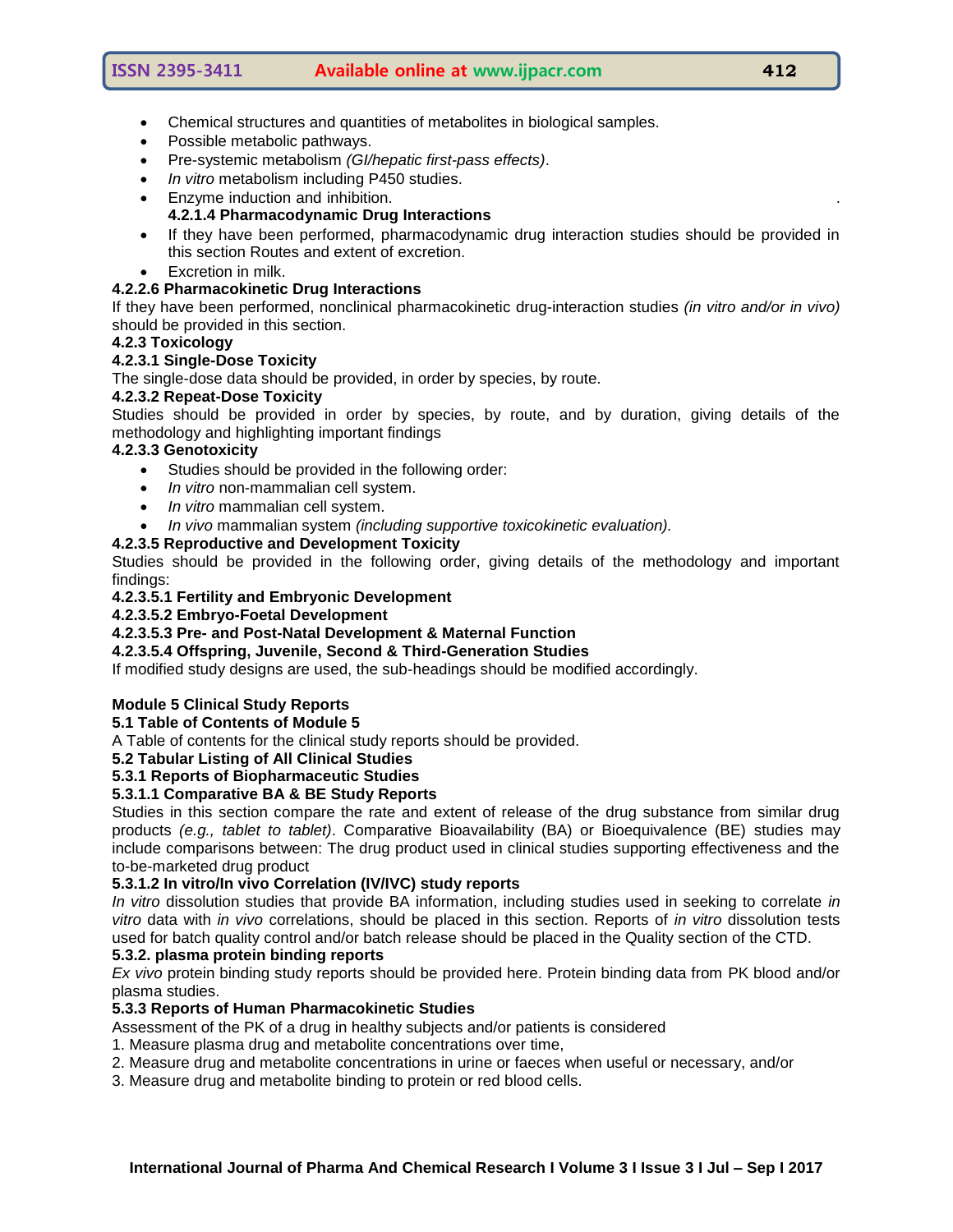## **5.3.3.3 Intrinsic Factor PK Study Reports**

Reports of PK studies to assess effects of intrinsic factors, should be placed in this section.

#### **5.3.3.4 Extrinsic factors PK study reports**

Reports of PK studies to assess effects of extrinsic factors, should be placed in this section.

#### **5.3.4 Reports of Human Pharmacodynamic (PD) Studies**

Reports of studies with a primary objective of determining the PD effects of a drug product in humans should be provided in this section. Reports of studies whose primary objective is to establish efficacy or to accumulate safety data.

## **5.3.5.1 Study reports of Controlled Clinical Studies pertinent to the claimed Indication**

- The controlled clinical study reports should be sequenced by type of control:
- Placebo control *(could include other control groups, such as an active comparator or other doses)*,

#### **5.3.5.2 Study reports of Uncontrolled Clinical Studies**

Study reports of uncontrolled clinical studies *(e.g., reports of open label safety studies)* should be included in this section. This includes studies in conditions that are not the subject of the marketing application.

## **5.4 Literature References**

Copies of referenced documents, *including important published articles, official meeting minutes*, or other regulatory guidance or advice should be provided here. Only one copy of each reference should be provided. Copies of references that are not included here should be immediately available on request**. [25]**

#### **5.CONCLUSION**

From the above study, we have concluded the registration procedure may differ in minor variation and there is further needs for harmonization so the applicant does not modify the individual format & the information will become unambiguous and the transparent to facilitate the review and help a reviewer to become quickly oriented. Information collected and analysed from each country's regulatory system for GCC (Gulf co-operation council countries) pharmaceuticals brings to view the difficulties encountered in each of them. Most of the countries have similar requirements for registration of pharmaceuticals and are striving to harmonize their requirement guidelines. The essential principles are mainly the same in most of the countries studied, but there are some differences and therefore it is necessary to look at these requirements country by country. The price controls and IP regime favour domestic and regional production, which may stint foreign investment in the sector.

#### **6. REFERENCES**

- 1. Emerging Markets. [internet].[cited on 2014 may 17]; Available from: <http://www.industryweek.com/emerging-markets/how-big-pharma-can-win-emerging-markets>
- 2. World Health Organization (WHO).The Impact of Implementation of ICH Guidelines in Non-ICH Countries. [internet] .[Cited On 2014 may 25]; Available from: <http://apps.who.int/medicinedocs/pdf/h2993e/h2993e.pdf>
- 3. World Health Organization (WHO). WHO Drug Information. [Internet]. [Cited on 2014 june 4]; Available from: <http://apps.who.int/medicinedocs/index/assoc/s14886e/s14886e.pdf>
- 4. GCC states pharma sales [internet]. [cited on 2014 July 5]; Available from; [.http://www.pharmatimes.com/article/120723/Arab\\_GCC\\_states\\_pharma\\_sales\\_to\\_rise\\_7\\_year\\_t](http://www.pharmatimes.com/article/120723/Arab_GCC_states_pharma_sales_to_rise_7_year_to_2020.aspx#ixzz34s7SDwOp) [o\\_2020.aspx#ixzz34s7SDwOp.](http://www.pharmatimes.com/article/120723/Arab_GCC_states_pharma_sales_to_rise_7_year_to_2020.aspx#ixzz34s7SDwOp)
- 5. GCC global network .[internet] [cited on 2014 july 18]Available from [http://www.english.globalarabnetwork.com/GCC-Business/gcc-countries-import-90-of](http://www.english.globalarabnetwork.com/GCC-Business/gcc-countries-import-90-of-pharmaceutical-needs.html)[pharmaceutical-needs.html](http://www.english.globalarabnetwork.com/GCC-Business/gcc-countries-import-90-of-pharmaceutical-needs.html)
- 6. SGA registrational[internet].[cited on 2014 July 28]; Available form :http//:www.sgh.org.sa/registration.
- 7. Agile AM,Drug registration in gulf states:[internet] [cited on 2014 April 10] comparative study: available form: http:/// colleges.ksu.edu.sa/college of pharmacy/documents/conference1989/10.pdf
- 8. Al-Essa R. Kuwait Regulatory Review Process is very sensible. [internet]. [cited on march 10 2014] Available from [http://www.pharmainfo.net/interviews/kuwait-regulatory](http://www.pharmainfo.net/interviews/kuwait-regulatory-reviewprocess-very-sensible-dr-reem-al-essa)[reviewprocess-very-sensible-dr-reem-al-](http://www.pharmainfo.net/interviews/kuwait-regulatory-reviewprocess-very-sensible-dr-reem-al-essa) [essa.](http://www.pharmainfo.net/interviews/kuwait-regulatory-reviewprocess-very-sensible-dr-reem-al-essa)